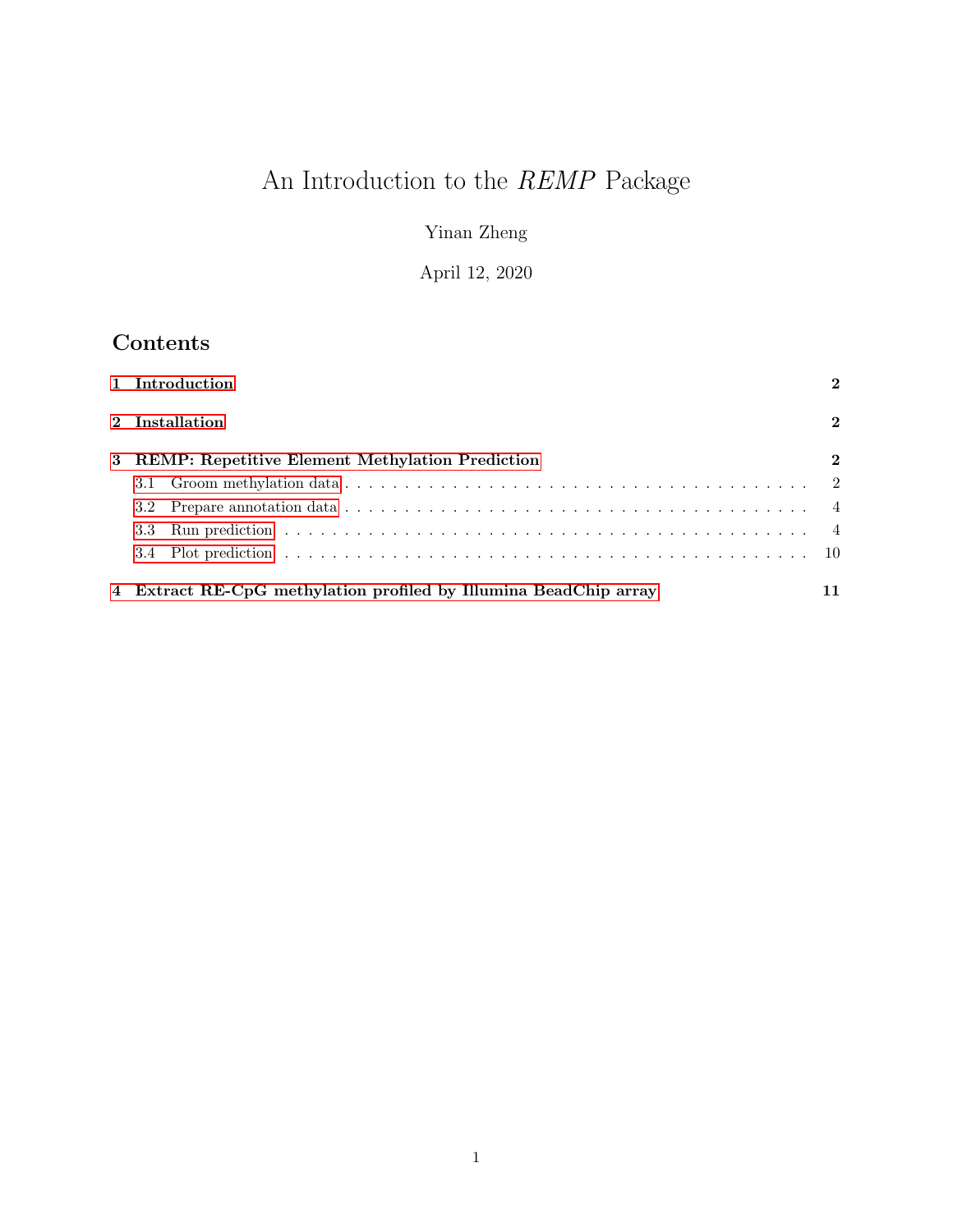### <span id="page-1-0"></span>1 Introduction

REMP predicts DNA methylation of locus-specific repetitive elements (RE) by learning surrounding genetic and epigenetic information. REMP provides genomewide single-base resolution of DNA methylation on RE that is difficult to measure directly using array-based or sequencing-based platforms, which enables epigenome-wide association study (EWAS) and differentially methylated region (DMR) analysis on RE. REMP also provides handy tool to extract methylation data of CpGs that are located within RE sequences.

REMP supports both Illumina methylation BeadChip array platforms (450k and EPIC) and sequencing platforms (e.g. TruSeq Methyl Capture EPIC). Both genome build hg19 and hg38 are supported.

### <span id="page-1-1"></span>2 Installation

Install REMP (release version):

```
> if (!requireNamespace("BiocManager", quietly=TRUE))
```
- + install.packages("BiocManager")
- > BiocManager::install("REMP")

To install devel version:

```
> library(devtools)
```

```
> install_github("YinanZheng/REMP")
```
Load REMP into the workspace:

> library(REMP)

## <span id="page-1-2"></span>3 REMP: Repetitive Element Methylation Prediction

Currently REMP supports Human (hg19/hg38) Alu, LINE-1 (L1), and Long Terminal Repeat (LTR) (including endogenous retroviruses, ERV) repetitive element (RE) methylation prediction using Illumina 450k/EPIC array or sequencing platform.

#### <span id="page-1-3"></span>3.1 Groom methylation data

Appropriate data preprocessing including quality control and normalization of methylation data are recommended before running REMP. Many packages are available to carry out these data preprocessing steps, for example, minfi, wateRmelon, and methylumi.

REMP is trying to minimize the requirement of the methylation data format. Users can maintain the methylation data in RatioSet or GenomicRatioSet object offered by minfi, data.table, data.frame, DataFrame, or matrix. Users can input either beta value or M-value. There are only two basic requirements of the methylation array data (450k/EPIC):

- 1. Each row should represent CpG probe and each column should represent sample.
- 2. The row names should indicate Illumina probe ID (i.e. cg00000029).

However, there are some other common data issues that may prevent REMP from running correctly. For example, if the methylation data are in beta value and contain zero methylation values, logit transformation (to create M-value) will create negative infinite value; or the methylation data contain NA, Inf, or NaN data. To tackle these potential issues, REMP includes a handy function groomethy which can help detect and fix these issues. We highly recommend to take advantage of this function: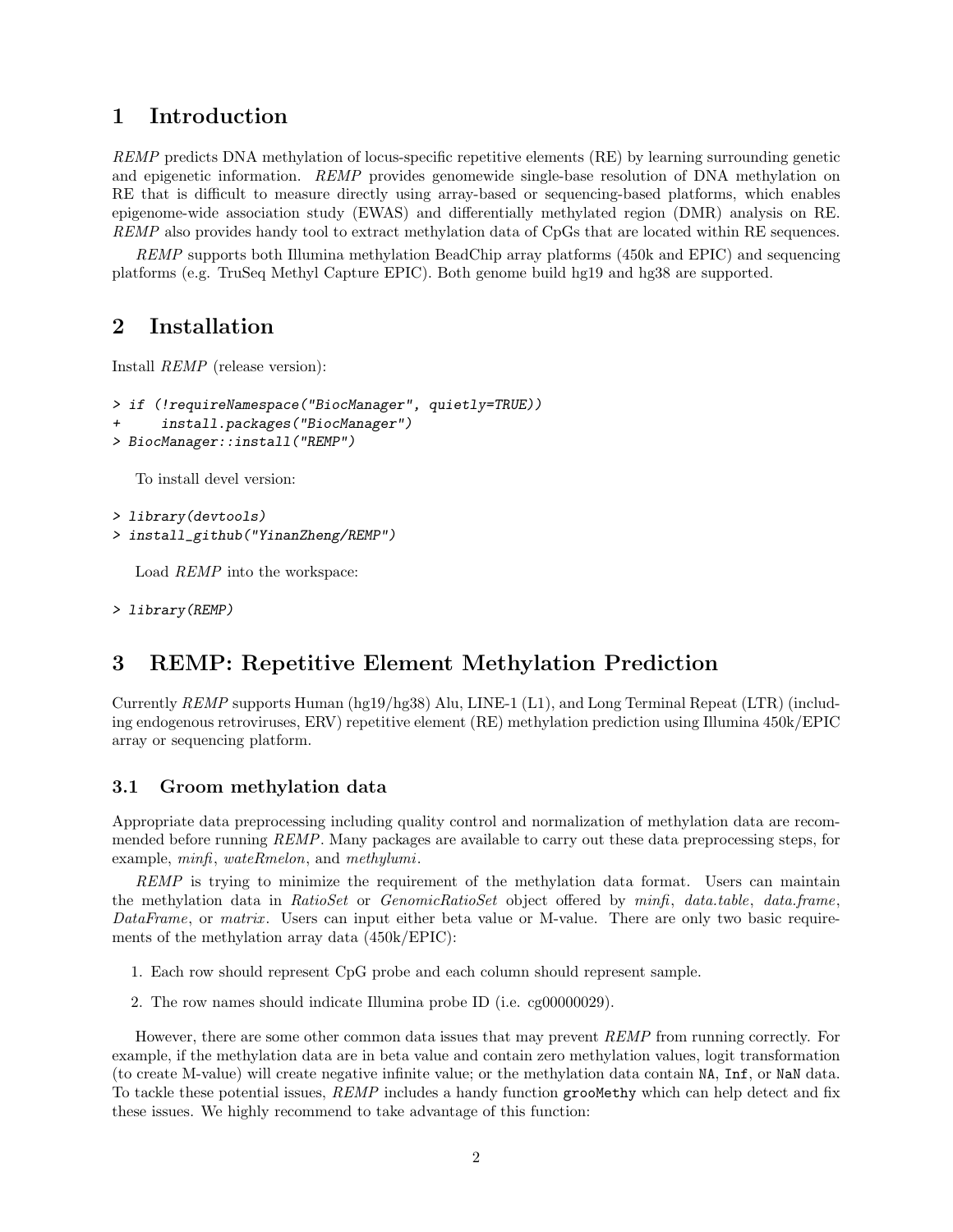```
> # Get GM12878 methylation data (450k array)
> GM12878_450k <- getGM12878('450k')
> GM12878_450k <- grooMethy(GM12878_450k)
> GM12878_450k
class: RatioSet
dim: 482421 1
metadata(0):
assays(2): Beta M
rownames(482421): cg00000029 cg00000108 ... cg27666046
  cg27666123
rowData names(0):
colnames(1): GM12878
colData names(0):
Annotation
  array: IlluminaHumanMethylation450k
  annotation: ilmn12.hg19
Preprocessing
 Method: NA
  minfi version: NA
 Manifest version: NA
```
For zero beta values, groomethy will replace them with smallest non-zero beta value. For one beta values, grooMethy will replace them with largest non-one beta value. For NA/NaN/Inf values, grooMethy will treat them as missing values and then apply KNN-imputation to complete the dataset. If the imputed value is out of the original range (which is possible when imputebyrow = FALSE), mean value will be used instead. Warning: imputed values for multimodal distributed CpGs (across samples) may not be correct. Please check package ENmix to identify the CpGs with multimodal distribution.

For sequencing data, the users only need to prepare a methylation data matrix (row  $=$  CpGs, column = samples). The corresponding CpG location information (either in hg19 or hg38) should be prepared in a separate GRanges object and provide it to the Seq.GR argument in groomethy. For an example of Seq.GR, please run:

```
> library(IlluminaHumanMethylation450kanno.ilmn12.hg19)
> getLocations(IlluminaHumanMethylation450kanno.ilmn12.hg19)
```
GRanges object with 485512 ranges and 0 metadata columns:

|                  | segnames | ranges strand                   |             |  |
|------------------|----------|---------------------------------|-------------|--|
|                  |          | <rle> <iranges></iranges></rle> | <rle></rle> |  |
| cg00050873       | chrY     | 9363356                         | ∗           |  |
| cg00212031       | chrY     | 21239348                        | $\ast$      |  |
| cg00213748       | chrY     | 8148233                         | $\ast$      |  |
| cg00214611       | chrY     | 15815688                        | $\ast$      |  |
| cg00455876       | chrY     | 9385539                         | $\ast$      |  |
|                  | .        |                                 |             |  |
| ch.22.909671F    | chr22    | 46114168                        | $\ast$      |  |
| ch.22.46830341F  | chr22.   | 48451677                        | $\ast$      |  |
| ch.22.1008279F   | chr22    | 48731367                        | $\ast$      |  |
| ch.22.47579720R  | chr22    | 49193714                        | $\ast$      |  |
| ch. 22.48274842R | chr22    | 49888838                        | $\ast$      |  |
|                  |          |                                 |             |  |
|                  |          |                                 |             |  |

seqinfo: 24 sequences from hg19 genome; no seqlengths

Note that the row names of the CpGs in Seq.GR can be NULL.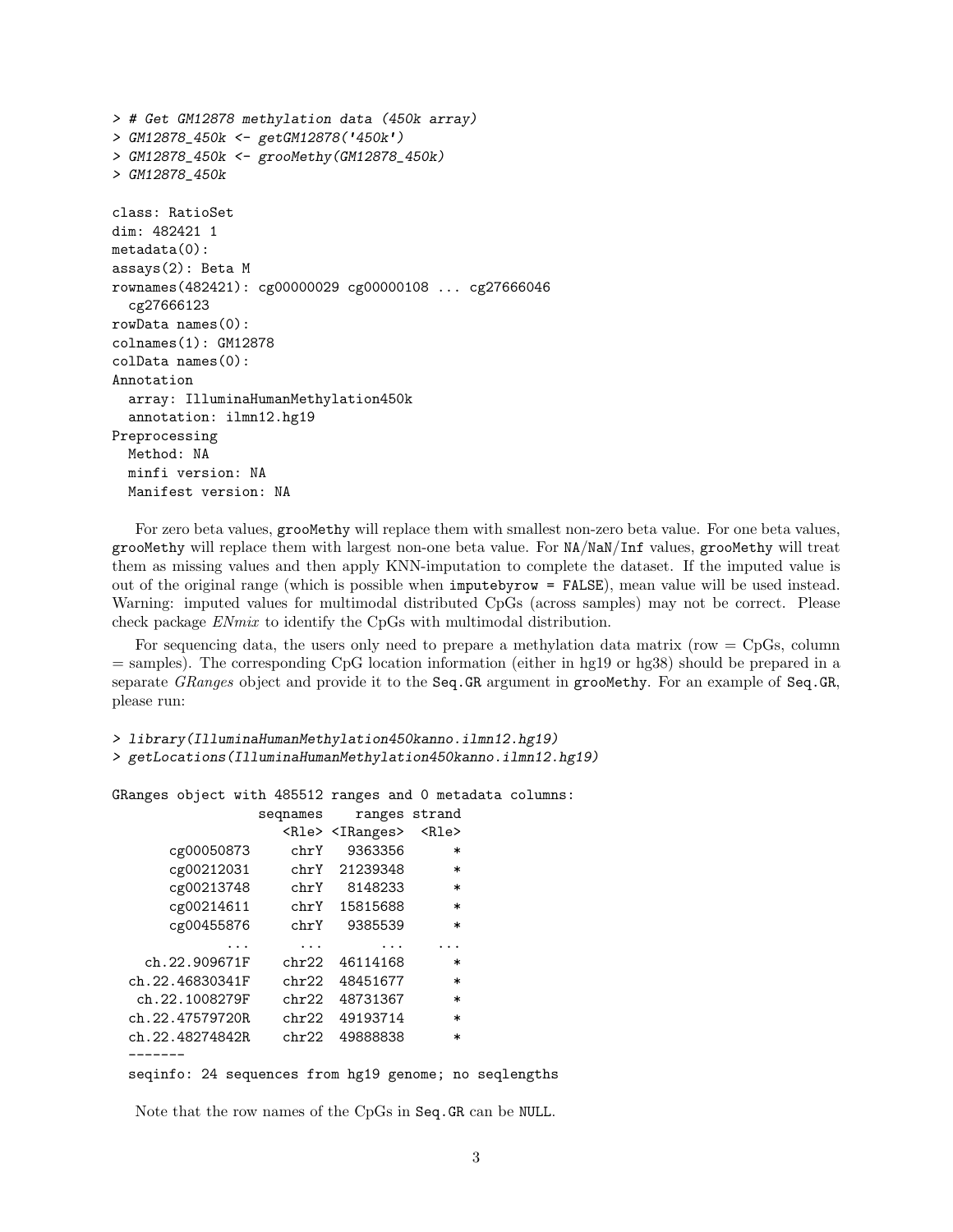#### <span id="page-3-0"></span>3.2 Prepare annotation data

To run REMP for RE methylation prediction, users first need to prepare some annotation datasets. The function initREMP is designed to do the job.

Suppose users will predict Alu methylation using Illumina 450k array data:

```
> data(Alu.hg19.demo)
> remparcel <- initREMP(arrayType = "450k",
+ REtype = "Alu",
+ annotation.source = "AH",
+ genome = "hg19",
+ RE = Alu.hg19.demo,
+ ncore = 1)
> remparcel
REMParcel object
RE type: Alu
Genome build: hg19
Illumina platform: 450k
Valid (max) Alu-CpG flanking window size: 1200
Number of RE: 500
Number of Alu-CpG: 4799
```
For demonstration, we only use 500 selected Alu sequence dataset which comes along with the package (Alu.hg19.demo). We specify RE = Alu.hg19.demo, so that the annotation dataset will be generated for the 500 selected Alu sequences. Most of the time, specifying RE is not necessary, as the function will fetch the complete RE sequence dataset from package AnnotationHub using fetchRMSK. Users can also use this argument RE to provide customized RE dataset.

annotation.source allows the users to switch the source of the annotation databases, including the RefSeq Gene annotation database and RepeatMasker annotation database. If annotation.source = "AH", the database will be obtained from the AnnotationHub package. If annotation.source = "UCSC", the database will be downloaded from the UCSC website http://hgdownload.cse.ucsc.edu/goldenpath. The corresponding build ("hg19" or "hg38") can be specified in the argument genome. Most of the time "hg19" is used for array data. But if "hg38" is specified, the function will liftover the CpG probe location information to "hg38" and obtain annotation databases in "hg38".

If arrayType = "Sequencing", users should provide the genomic location information of the CpGs in a GRanges object to Seq.GR. Note that the genome build of Seq.GR provided should match the genome build specified in genome.

All data are stored in the REMParcel object:

```
> saveParcel(remparcel)
```
It is recommended to specify a working directory using argument work.dir in initREMP so that the annnotation data generated can be re-used. Without specifying working directory, the annotation dataset will be created under the temporal directory **tempdir**() by default. Users can also turn on the export argument in initREMP to save the data automatically.

#### <span id="page-3-1"></span>3.3 Run prediction

Once the annotation data are ready, users can pass the annotation data parcel to remp for prediction:

> remp.res <- remp(GM12878\_450k, + REtype = 'Alu',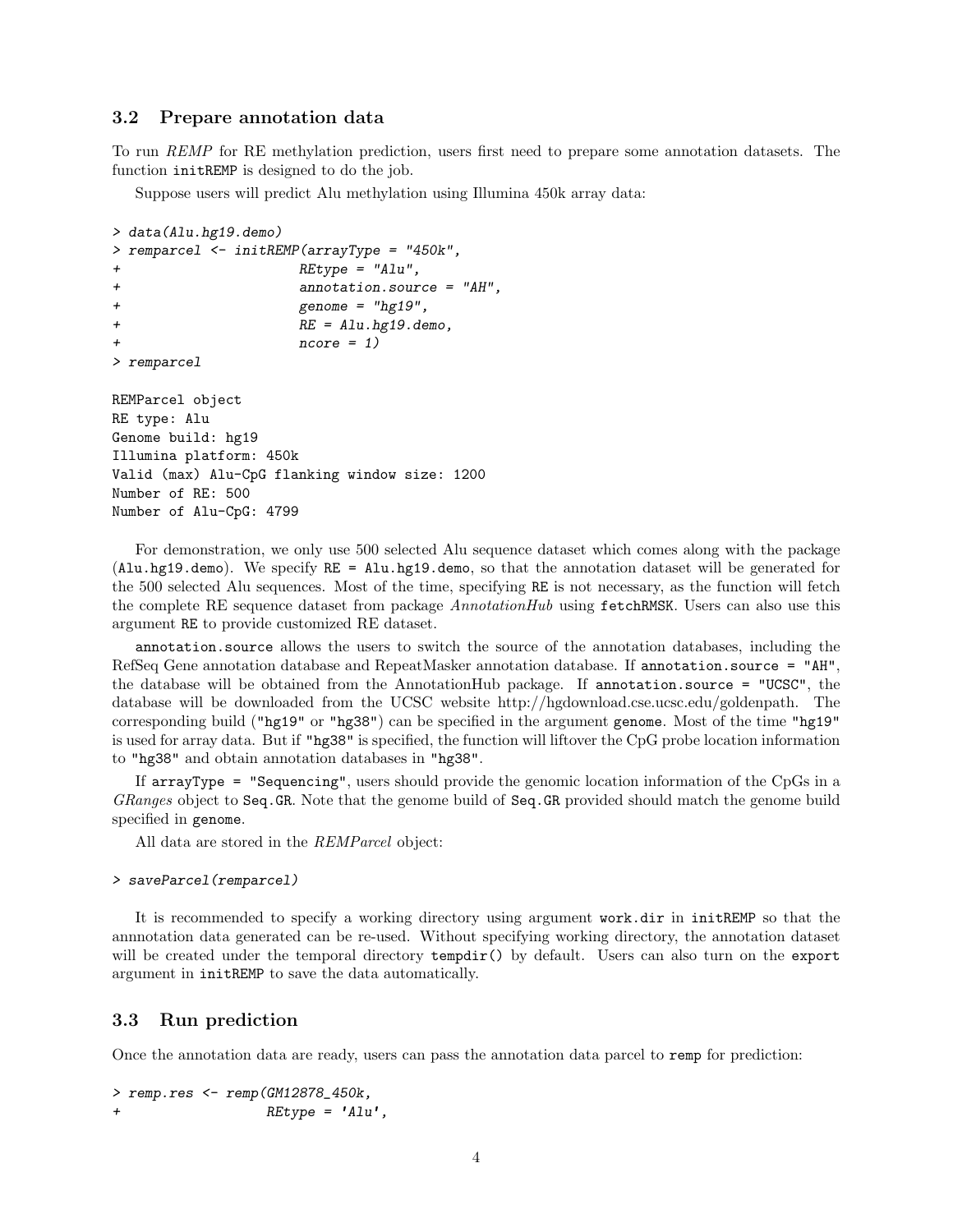| $\div$ | $\text{parcel}$ = remparcel, |
|--------|------------------------------|
| $\div$ | $ncore = 1$ .                |
| $\div$ | $seed = 777$                 |

If parcel is missing, remp will then try to search the REMParcel data file in the directory indicated by work.dir. If work.dir is also missing, remp will try to search the REMParcel data file in the temporal directory tempdir().

By default, remp uses Random Forest (method =  $'r f'$ ) model (package *ranger* for fast implementation) for prediction. Random Forest model is recommended because it offers more accurate prediction results and it automatically enables Quantile Regression Forest (Nicolai Meinshausen, 2006) for prediction reliability evaluation. remp constructs predictors to carry out the prediction. For Random Forest model, the tuning parameter param = 6 (i.e. mtry in ranger or randomForest) indicates how many predictors will be randomly selected for building the individual trees. The performance of random forest model is often relatively insensitive to the choice of mtry. Therefore, auto-tune will be turned off using random forest and mtry will be set to one third of the total number of predictors. It is recommended to specify a seed for reproducible prediction results.

Besides random forest, remp provides other machine learning engines for users to explore, including Extreme Gradient Boosting, SVM with linear kernel, and SVM with radial kernel).

remp will return a REMPset object, which inherits Bioconductor's RangedSummarizedExperiment class:

```
> remp.res
```

```
class: REMProduct
dim: 4619 1
metadata(8): REannotation RECpG ... GeneStats Seed
assays(3): rempB rempM rempQC
rownames: NULL
rowData names(1): RE.Index
colnames(1): GM12878
colData names(1): mtry
> # Display more detailed information
> details(remp.res)
RE type: Alu
Genome build: hg19
Methylation profiling platform: 450k
Flanking window size: 1000
Prediction model: Random Forest
QC model: Quantile Regression Forest
Seed: 777
Covered 4619 CpG sites in 500 Alu
Number of Alu-CpGs by chromosome:
chr1 chr2 chr3 chr4 chr5 chr6 chr7 chr8
471 316 235 120 271 260 248 128
chr9 chr10 chr11 chr12 chr13 chr14 chr15 chr16
  185 128 150 247 77 135 158 280
chr17 chr18 chr19 chr20 chr21 chr22
 257 57 665 71 37 123
```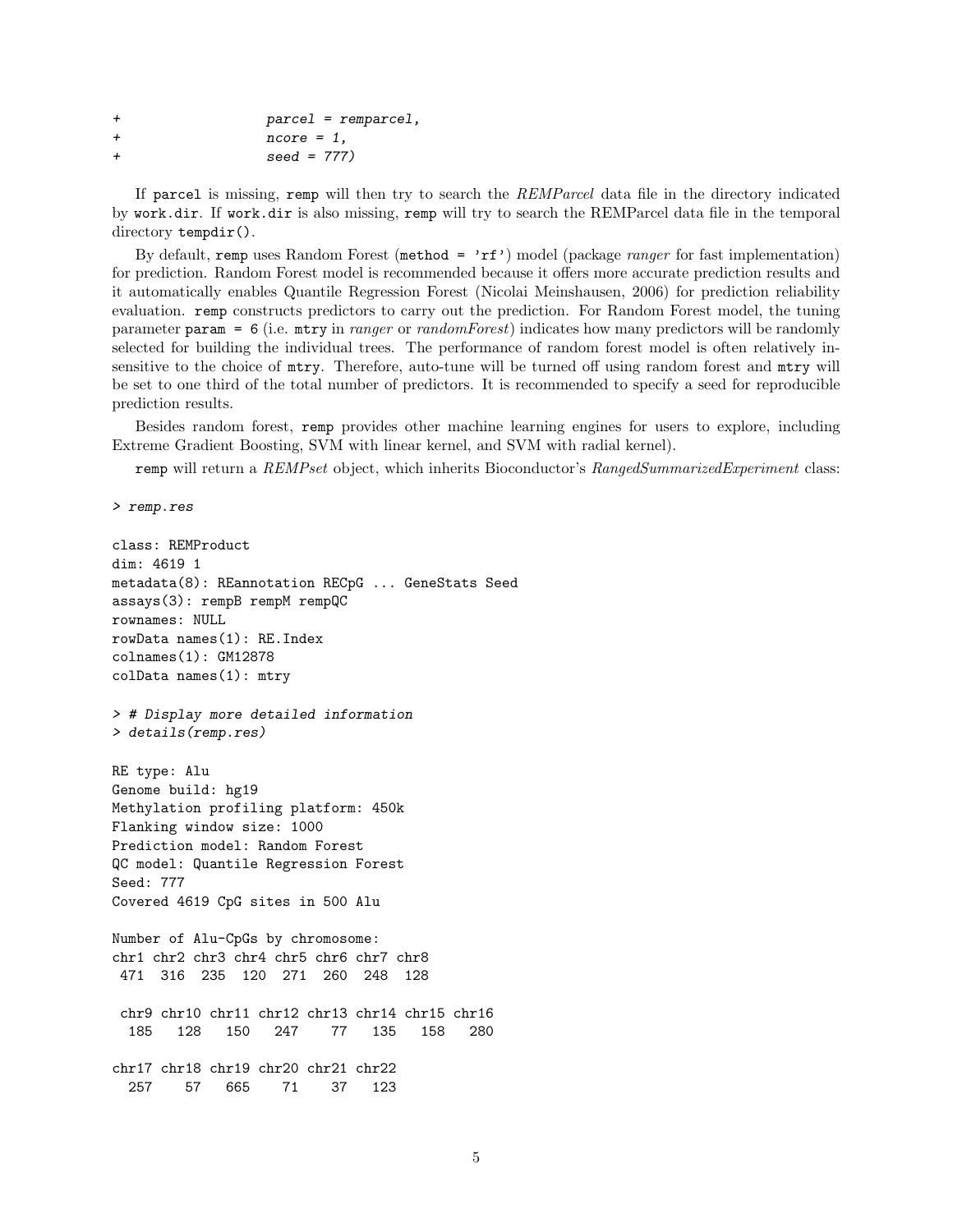Training information: 500 profiled Alu are used for model training. 490 Alu-CpGs that have at least 2 neighboring profiled CpGs are used for model training. Coverage information: The data cover 500 Alu (4619 Alu-CpG). Gene coverage by Alu (out of total # of RefSeq genes): 508 (2.04%) total genes; 446 (2.33%) protein-coding genes; 90 (1.24%) non-coding RNA genes. Distribution of methylation value (beta value): Min. 1st Qu. Median Mean 3rd Qu. Max. 0.0130020 0.5428313 0.6729621 0.6125802 0.7562853 0.9338836 Distribution of reliability score (lower score = higher reliability): Min. 1st Qu. Median Mean 3rd Qu. Max. 0.5821158 1.2565855 1.4071235 1.5812671 1.8209652 4.5952472 Prediction results can be obtained by accessors: > # Predicted RE-CpG methylation value (Beta value) > rempB(remp.res) DataFrame with 4619 rows and 1 column GM12878 <numeric> 1 0.908340991471175 2 0.909740720210537 3 0.929361714506072 4 0.909892289133484 5 0.91061739190003 ... ... ... ... ... ... ... ... ... ... ... ... ... ... ... ... ... ... ... ... ... ... ... ... ... ... ... ... ... ... ... ... ... ... ... ... ... ... ... ... ... ... ... ... ... ... ... ... ... ... ... ... ... ... ... ... 4615 0.602307573484329 4616 0.614244332102836 4617 0.622522362329804 4618 0.720696210493222 4619 0.771343474895631 > # Predicted RE-CpG methylation value (M value) > rempM(remp.res) DataFrame with 4619 rows and 1 column GM12878 <numeric> 1 3.30888540198883 2 3.33330825802629 3 3.7177179816015 4 3.33597329919311 5 3.34877896674549 ... ... 4615 0.598847311309491 4616 0.671125285850639 4617 0.721734483196163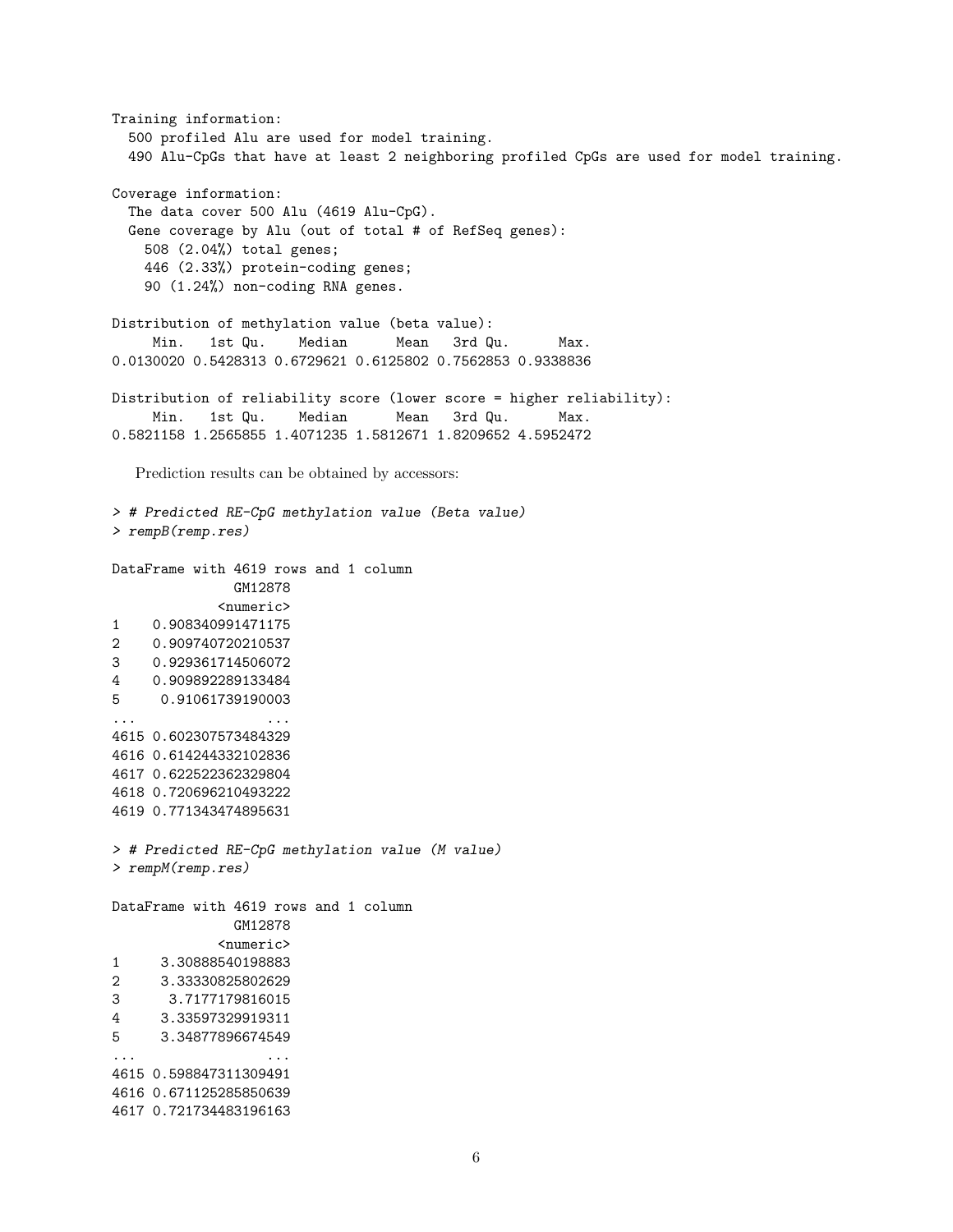4618 1.36755611171562 4619 1.75419133767662

> # Genomic location information of the predicted RE-CpG > # Function inherit from class 'RangedSummarizedExperiment' > rowRanges(remp.res)

GRanges object with 4619 ranges and 1 metadata column: seqnames ranges strand | RE.Index <Rle> <IRanges> <Rle> | <Rle> [1] chr1 942687-942688 + | Alu\_0000177 [2] chr1 942694-942695 + | Alu\_0000177 [3] chr1 942696-942697 + | Alu\_0000177 [4] chr1 942699-942700 + | Alu\_0000177 [5] chr1 942734-942735 + | Alu\_0000177 ... ... ... ... . ... [4615] chr22 32768411-32768412 - | Alu\_1112204 [4616] chr22 42343697-42343698 - | Alu\_1115852 [4617] chr22 42343732-42343733 - | Alu\_1115852 [4618] chr22 42343856-42343857 - | Alu\_1115852 [4619] chr22 42343915-42343916 - | Alu\_1115852 -------

seqinfo: 22 sequences from an unspecified genome; no seqlengths

> # Standard error-scaled permutation importance of predictors > rempImp(remp.res)

```
DataFrame with 18 rows and 1 column
                      GM12878
                    <numeric>
RE.score 7.17037366909369
RE.Length 4.83434937452011
RE.CpG.density 12.7511562435736
RE.InTSS -1.18501533154579
RE.In5UTR 2.25253490449773
... ...
Methy.mean.mov1 16.8901629751191
Methy.mean.mov2 16.2126853349375
Methy.mean.mov3 8.66865702868044
Methy.mean.mov4 6.9817829116543
Methy.std 5.91204022472187
```
> # Retrive seed number used for the reesults > metadata(remp.res)\$Seed

#### [1] 777

Trim off less reliable predicted results:

```
> # Any predicted CpG values with quality score less than
> # threshold (default = 1.7) will be replaced with NA.
> # CpGs contain more than missingRate * 100% (default = 20%)
> # missing rate across samples will be discarded.
> remp.res <- rempTrim(remp.res, threshold = 1.7, missingRate = 0.2)
> details(remp.res)
```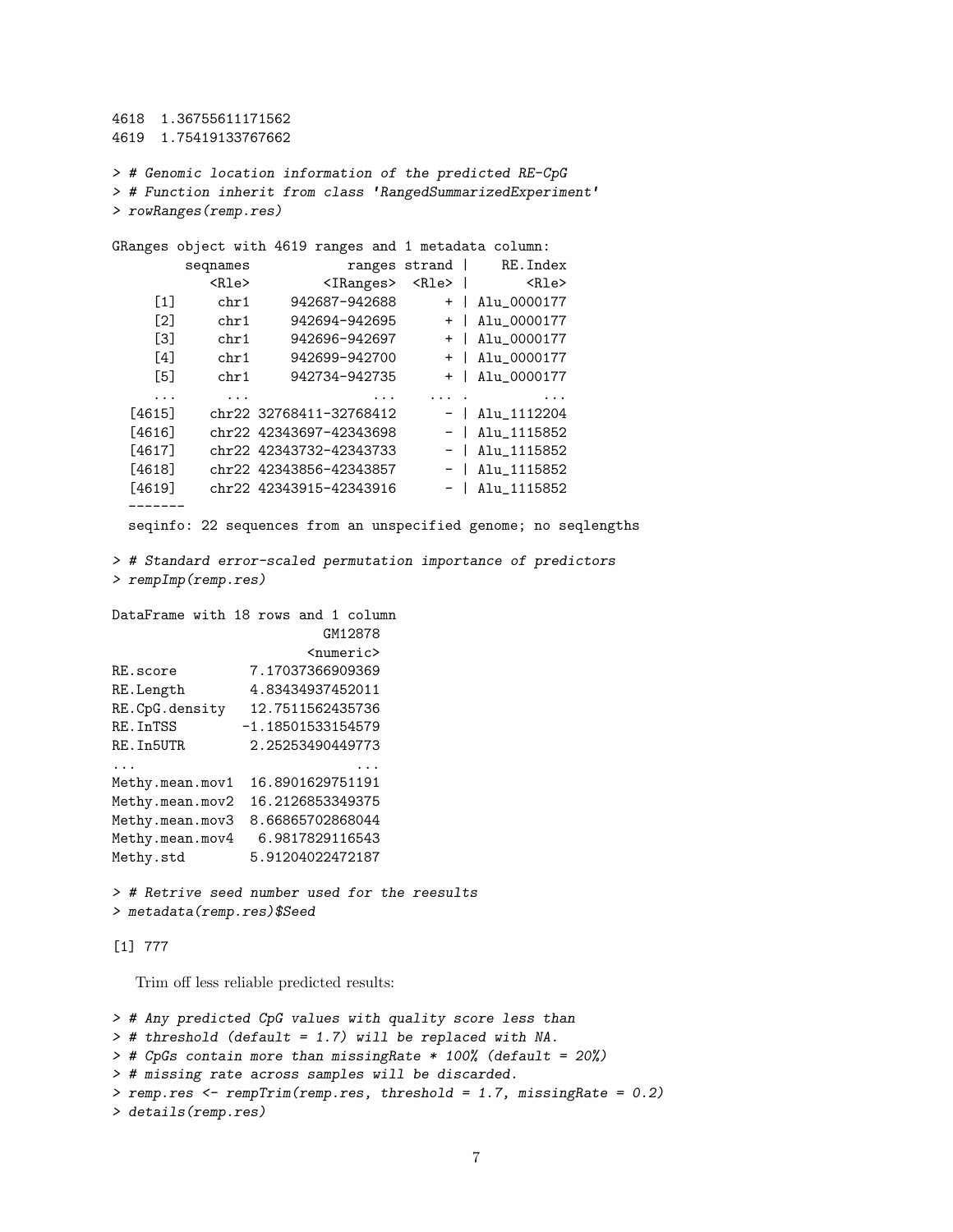RE type: Alu Genome build: hg19 Methylation profiling platform: 450k Flanking window size: 1000 Prediction model: Random Forest - trimmed (1.7) QC model: Quantile Regression Forest Seed: 777 Covered 3276 CpG sites in 420 Alu Number of Alu-CpGs by chromosome: chr1 chr2 chr3 chr4 chr5 chr6 chr7 chr8 361 254 165 104 144 208 163 76 chr9 chr10 chr11 chr12 chr13 chr14 chr15 chr16 107 89 120 131 28 85 117 230 chr17 chr18 chr19 chr20 chr21 chr22 144 55 523 66 15 91 Coverage information: The data cover 420 Alu (3276 Alu-CpG). Gene coverage by Alu (out of total # of RefSeq genes): 417 (1.67%) total genes; 364 (1.9%) protein-coding genes; 75 (1.04%) non-coding RNA genes. Distribution of methylation value (beta value): Min. 1st Qu. Median Mean 3rd Qu. Max. 0.04793927 0.64943717 0.72307411 0.70852788 0.78044215 0.93388361 Distribution of reliability score (lower score = higher reliability): Min. 1st Qu. Median Mean 3rd Qu. Max. 0.5821158 1.1956285 1.3206573 1.3163869 1.4353134 1.6994013

(Optional) Aggregate the predicted methylation of CpGs in RE by averaging them to obtain the REspecific methylation level:

> remp.res <- rempAggregate(remp.res, NCpG = 2) > details(remp.res) RE type: Alu (aggregated by mean: min # of CpGs: 2) Genome build: hg19 Methylation profiling platform: 450k Flanking window size: 1000 Prediction model: Random Forest - trimmed (1.7) QC model: Quantile Regression Forest Seed: 777 Covered 386 Alu (aggregated by mean: min # of CpGs: 2) Number of Alu (aggregated by mean: min # of CpGs: 2) by chromosome: chr1 chr2 chr3 chr4 chr5 chr6 chr7 chr8 36 28 23 11 15 24 21 9 chr9 chr10 chr11 chr12 chr13 chr14 chr15 chr16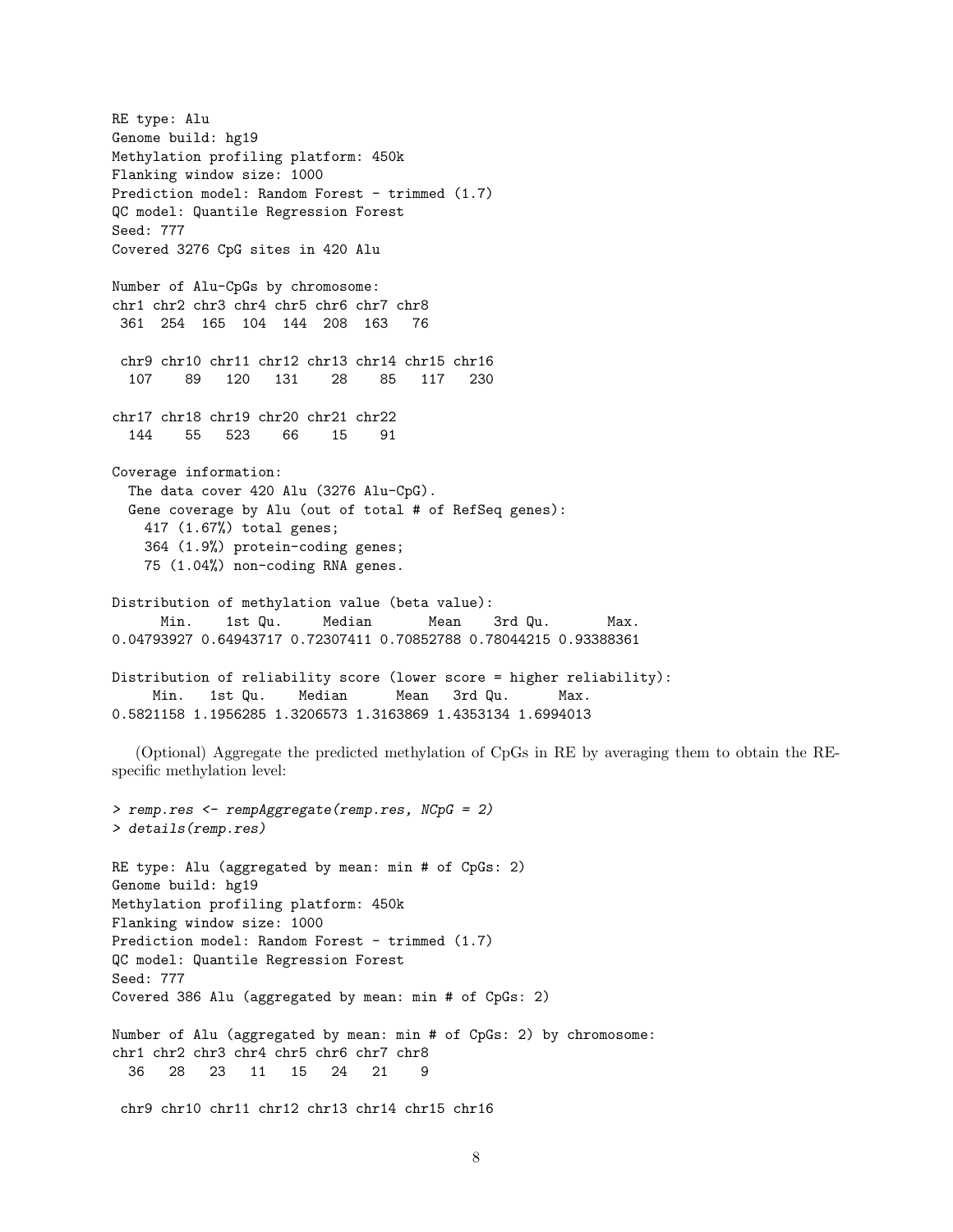11 12 16 17 6 10 10 24 chr17 chr18 chr19 chr20 chr21 chr22 18 5 70 8 1 11 Coverage information: The data cover 386 Alu (aggregated by mean: min # of CpGs: 2) Gene coverage by Alu (aggregated by mean: min # of CpGs: 2) (out of total # of RefSeq genes): 380 (1.52%) total genes; 335 (1.75%) protein-coding genes; 63 (0.87%) non-coding RNA genes. Distribution of methylation value (beta value): Min. 1st Qu. Median Mean 3rd Qu. Max. 0.06026842 0.62517536 0.69132898 0.68504806 0.76057748 0.90629243 Distribution of reliability score (lower score = higher reliability): Min. 1st Qu. Median Mean 3rd Qu. Max. 0.8068583 1.2386910 1.3394166 1.3480913 1.4765345 1.6833058

Aggregating CpGs in the same RE for RE-level methylation data is beneficial because 1) it greatly reduces the data dimension for downstream analysis and 2) it may produce more robust RE methylation estimation. Note that by default, RE with 2 or more predicted CpG sites will be aggregated. Therefore, the downside of doing this is the reduced coverage of RE. The assumption of doing this is the CpG methylation level within each RE are similar.

To add genomic regions annotation of the predicted REs:

```
> # By default gene symbol annotation will be added
```

```
> remp.res <- decodeAnnot(remp.res)
```

```
> rempAnnot(remp.res)
```
GRanges object with 386 ranges and 10 metadata columns:

|          | seqnames                      |       |                                                                               | ranges strand       |      |            | name                                            |            | score    |
|----------|-------------------------------|-------|-------------------------------------------------------------------------------|---------------------|------|------------|-------------------------------------------------|------------|----------|
|          | <rle></rle>                   |       | <iranges> <rle>   <character> <integer></integer></character></rle></iranges> |                     |      |            |                                                 |            |          |
| $[1]$    | chr1                          |       | 942688-942997                                                                 |                     | $+$  |            | AluSq                                           |            | 2448     |
| [2]      | chr1                          |       | 1253757-1254042                                                               |                     | $+$  |            | AluJb                                           |            | 1580     |
| $[3]$    | chr1                          |       | 1625133-1625434                                                               |                     | $+$  |            | AluSg                                           |            | 2264     |
| [4]      | chr1                          |       | 1885941-1886230                                                               |                     | $+$  |            | AluJb                                           |            | 1962     |
| [5]      |                               |       | chr1 11107877-11108180                                                        |                     | $+$  |            | AluSg                                           |            | 2397     |
| $\cdots$ | .                             |       |                                                                               | $\ldots$ . $\ldots$ |      |            | $\cdots$                                        |            | $\ldots$ |
|          | [382] chr22 17848277-17848585 |       |                                                                               |                     | $-$  |            | AluSq2                                          |            | 2396     |
| $[383]$  |                               |       | chr22 25159264-25159566                                                       |                     | $-$  |            | AluSx                                           |            | 2340     |
| $[384]$  |                               |       | chr22 30277121-30277395                                                       |                     | $-1$ |            | AluJb                                           |            | 1948     |
| $[385]$  |                               |       | chr22 32768148-32768431                                                       |                     | $-1$ |            | AluJb                                           |            | 1839     |
| [386]    |                               |       | chr22 42343674-42343938                                                       |                     | $-$  |            | AluJr                                           |            | 1317     |
|          |                               | Index | InNM.symbol InNR.symbol InTSS.symbol                                          |                     |      |            |                                                 |            |          |
|          |                               |       | <rle> <character></character></rle>                                           |                     |      |            | <character> <character></character></character> |            |          |
| $[1]$    | Alu_0000177                   |       | $<$ NA $>$                                                                    |                     |      | $<$ NA $>$ |                                                 | $<$ NA $>$ |          |
| [2]      | Alu_0000241                   |       | INTS11                                                                        |                     |      | $<$ NA $>$ |                                                 | $<$ NA $>$ |          |
| [3]      | Alu_0000460 CDK11B SLC35E2B   |       |                                                                               |                     |      | $<$ NA $>$ |                                                 | SLC35E2B   |          |
| [4]      | Alu_0000634                   |       | CFAP74                                                                        |                     |      | $<$ NA $>$ |                                                 | $<$ NA $>$ |          |
| [5]      | Alu_0003424                   |       | MASP2                                                                         |                     |      | $<$ NA $>$ |                                                 | MASP2      |          |
|          |                               |       | $\cdots$                                                                      |                     |      | $\cdots$   |                                                 | .          |          |
|          | [382] Alu_1106441             |       | CECR2                                                                         |                     |      | $<$ NA $>$ |                                                 | $<$ NA $>$ |          |
|          |                               |       |                                                                               |                     |      |            |                                                 |            |          |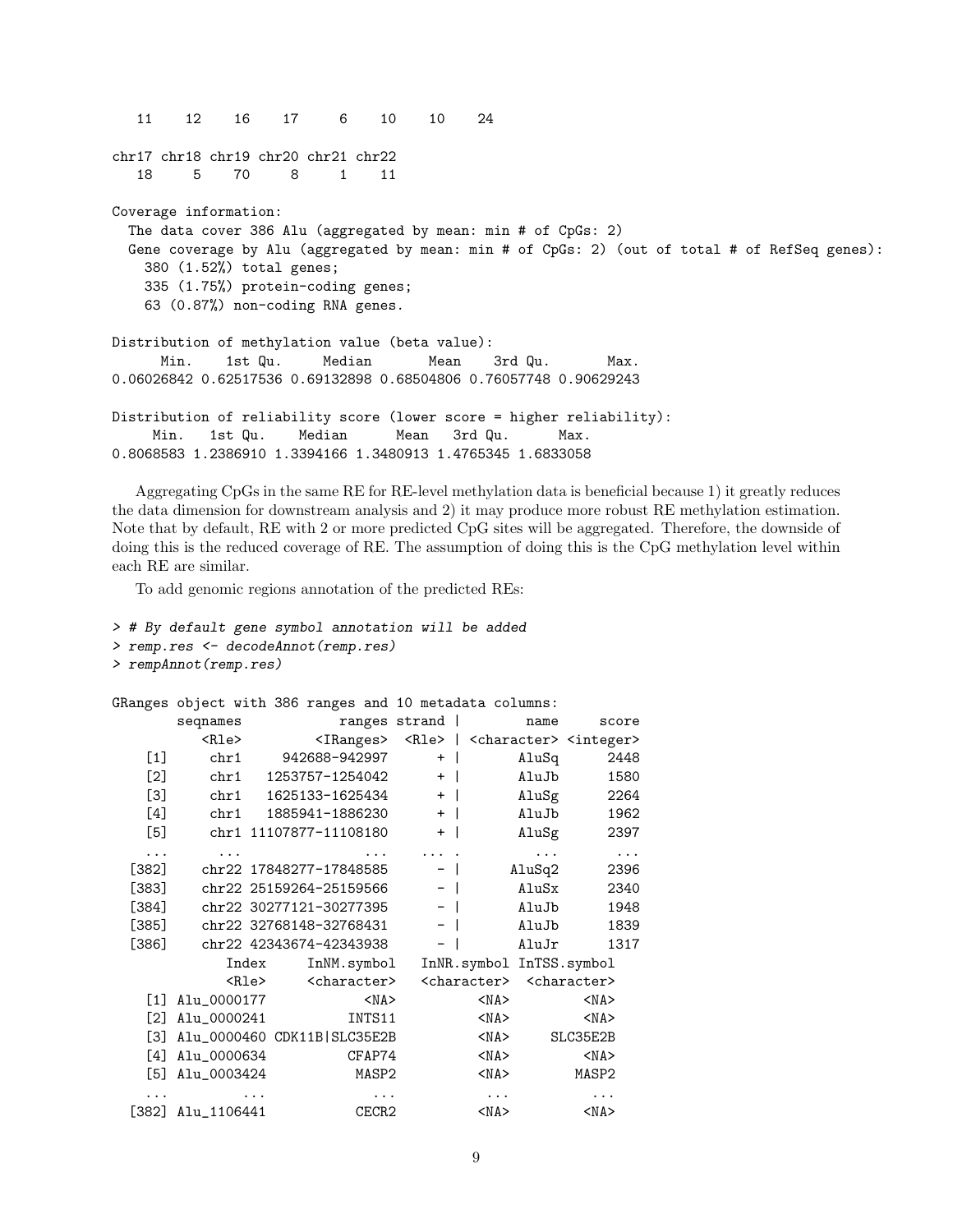|         | $[383]$ Alu_1109250     |                                                        | PIWIL3 PIWIL3   TOP1P2  | TOP1P2                  |
|---------|-------------------------|--------------------------------------------------------|-------------------------|-------------------------|
| [384]   | Alu_1110888             | MTMR3                                                  | $<$ NA $>$              | MTMR3                   |
| [385]   | Alu_1112204             | $<$ NA $>$                                             | RFPL3S                  | RFPL3S                  |
| [386]   | Alu_1115852             | <b>CENPM</b>                                           | $<$ NA $>$              | <b>CENPM</b>            |
|         |                         | In5UTR.symbol InCDS.symbol InExon.symbol In3UTR.symbol |                         |                         |
|         | <character></character> | <character></character>                                | <character></character> | <character></character> |
| $[1]$   | $<$ NA $>$              | $<$ NA $>$                                             | $<$ NA $>$              | $<$ NA $>$              |
| [2]     | $<$ NA $>$              | INTS11                                                 | $<$ NA $>$              | $<$ NA $>$              |
| [3]     | CDK11B                  | CDK11B                                                 | $<$ NA $>$              | $<$ NA $>$              |
| [4]     | $<$ NA $>$              | $<$ NA $>$                                             | CFAP74                  | CFAP74                  |
| $[5]$   | $<$ NA $>$              | $<$ NA $>$                                             | $<$ NA $>$              | $<$ NA $>$              |
| .       | $\cdots$                | $\cdots$                                               | $\cdots$                | $\cdots$                |
| [382]   | CECR2                   | $<$ NA $>$                                             | $<$ NA $>$              | $<$ NA $>$              |
| [383]   | PIWIL3                  | $<$ NA $>$                                             | $<$ NA $>$              | $<$ NA $>$              |
| [384]   | $<$ NA $>$              | $<$ NA $>$                                             | $<$ NA $>$              | $<$ NA $>$              |
| $[385]$ | $<$ NA $>$              | $<$ NA $>$                                             | $<$ NA $>$              | $<$ NA $>$              |
| [386]   | $<$ NA $>$              | $<$ NA $>$                                             | $<$ NA $>$              | $<$ NA $>$              |

seqinfo: 22 sequences from an unspecified genome; no seqlengths

Seven genomic region indicators will be added to the annotation data in the input REMProduct object:

- InNM: in protein-coding genes (overlap with refSeq gene's "NM" transcripts + 2000 bp upstream of the transcription start site (TSS))
- InNR: in noncoding RNA genes (overlap with refSeq gene's "NR" transcripts + 2000 bp upstream of the TSS)
- InTSS: in flanking region of 2000 bp upstream of the TSS. Default upstream limit is 2000 bp, which can be modified globally using remp\_options
- In5UTR: in 5'untranslated regions (UTRs)
- InCDS: in coding DNA sequence regions
- InExon: in exon regions
- $\bullet$  In3UTR: in 3'UTRs

-------

Note that intron region and intergenic region information can be derived from the above genomic region indicators: if "InNM" and/or "InNR" is not missing but "InTSS", "In5UTR", "InExon", and "In3UTR" are missing, then the RE is strictly located within intron region; if all indicators are missing, then the RE is strictly located in intergenic region.

#### <span id="page-9-0"></span>3.4 Plot prediction

Make a density plot of the predicted methylation (beta values):

```
> remplot(remp.res, main = "Alu methylation (GM12878)", col = "blue")
```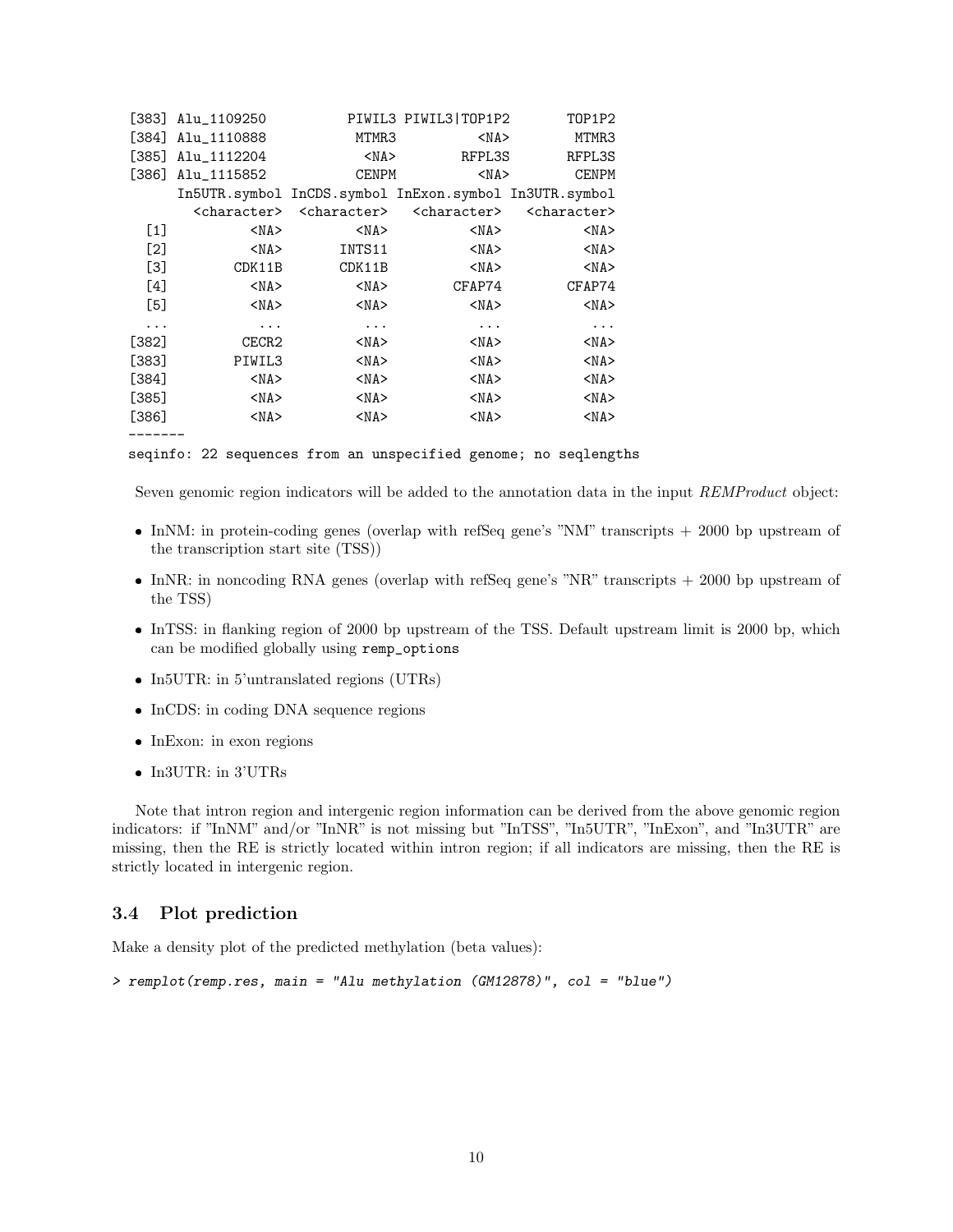# <span id="page-10-0"></span>4 Extract RE-CpG methylation profiled by Illumina BeadChip array

REMP offers a handy tool to extract methylation data of CpGs that are located in RE. Similar as remp, users can choose the source of annotation database (AH: AnnotationHub or UCSC: UCSC website) and genome build (hg19 or hg38).

```
> # Use Alu.hg19.demo for demonstration
> remp.res <- remprofile(GM12878_450k,
+ REtype = "Alu",
+ annotation.source = "AH",
+ genome = "hg19",
+ RE = Alu.hg19.demo)
> details(remp.res)
RE type: Alu
Genome build: hg19
Methylation profiling platform: 450k
Flanking window size: N/A
Prediction model: Profiled
QC model: N/A
Covered 595 CpG sites in 500 Alu
Number of Alu-CpGs by chromosome:
chr1 chr2 chr3 chr4 chr5 chr6 chr7 chr8
 60 34 33 18 31 40 34 17
chr9 chr10 chr11 chr12 chr13 chr14 chr15 chr16
  17 20 27 28 9 15 13 29
chr17 chr18 chr19 chr20 chr21 chr22
  30 6 99 14 4 17
Coverage information:
 The data cover 500 Alu (595 Alu-CpG).
 Gene coverage by Alu (out of total # of RefSeq genes):
   508 (2.04%) total genes;
   446 (2.33%) protein-coding genes;
   90 (1.24%) non-coding RNA genes.
Distribution of methylation value (beta value):
    Min. 1st Qu. Median Mean 3rd Qu. Max.
0.0010000 0.3985000 0.6690000 0.5891748 0.8110000 0.9730000
> # All accessors and utilites for REMProduct are applicable
> remp.res <- rempAggregate(remp.res)
> details(remp.res)
RE type: Alu (aggregated by mean: min # of CpGs: 2)
Genome build: hg19
Methylation profiling platform: 450k
Flanking window size: N/A
Prediction model: Profiled
QC model: N/A
```